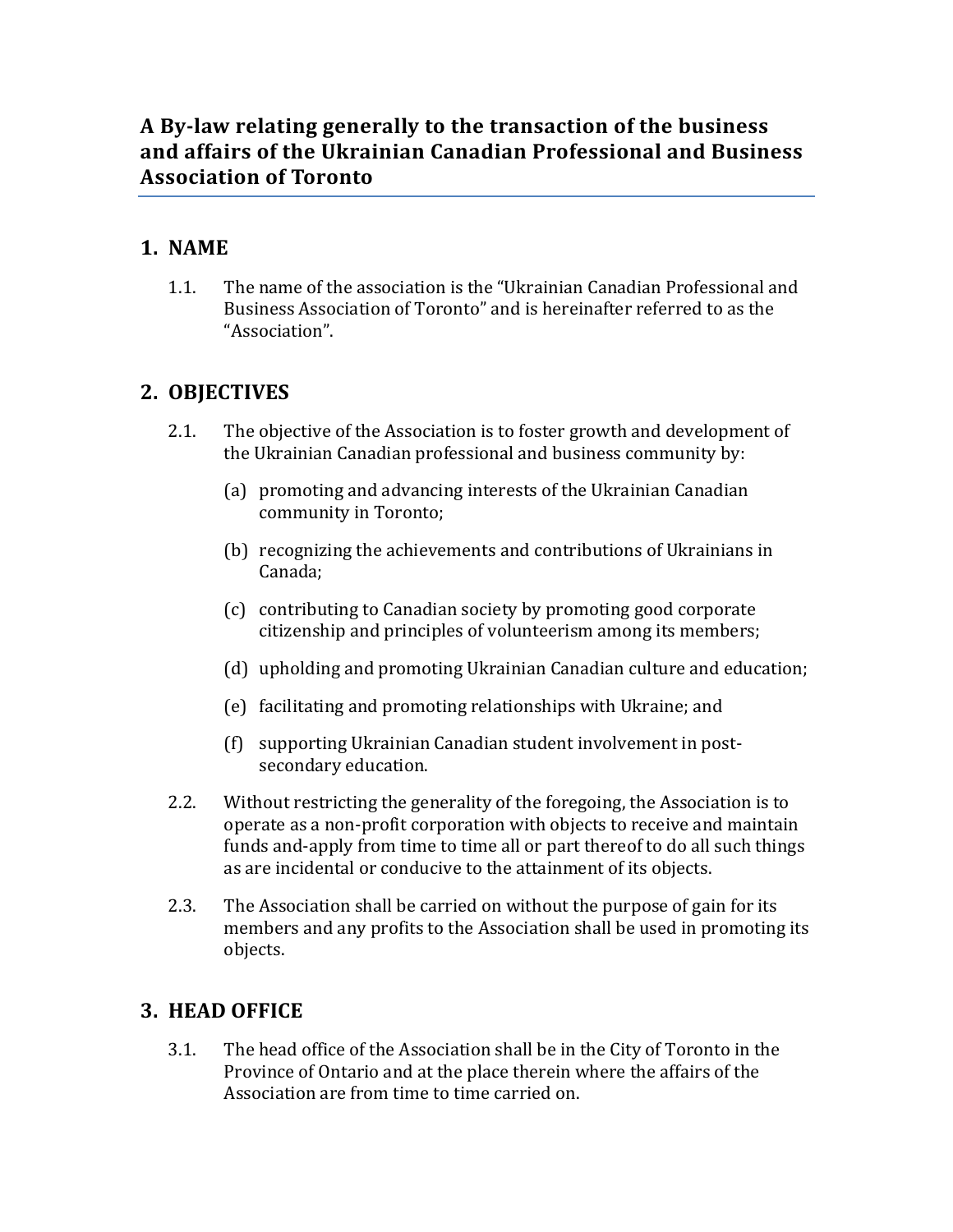### **4. SEAL**

4.1. The corporate seal of the Association shall be in the form impressed hereon and be kept at the Head Office of the Association. The President shall be the custodian of the official seal of the Association.

### **5. MEMBERSHIP**

- 5.1. Any person who is of good moral character and supports and promotes the objectives of the Association is eligible for membership.
- 5.2. Any person who qualifies for membership must submit an application in the proper form to the Association. The Board of Directors must by resolution approve such application before the person becomes a member of the Association.
- 5.3. Members of the Association who are in good standing are entitled to vote at each meeting of members.
- 5.4. To remain a member in good standing, a member must pay the annual membership fee of the Association. Membership shall be subject to renewal on an annual basis.
- 5.5. The procedure for application for membership and annual membership fees to be paid by each member in each year shall be determined by the Board of Directors.
- 5.6. The Board of Directors shall have the right to revoke a membership upon such grounds, as it deems proper.
- 5.7. Honourary memberships in the Association may be extended to any member of society as a special recognition of outstanding services rendered to the Association or the Ukrainian Canadian Community at large, or in recognition of special circumstances associated with such an individual and the Association. The extension of such membership shall be at the discretion of the Board of Directors. Honourary members shall have no voting rights at meetings of members.

#### **6. MEETINGS OF MEMBERS**

6.1. Meetings of members of the Association shall be held at such place in the City of Toronto at such time, and on such day as the Board of Directors may, from time to time, determine.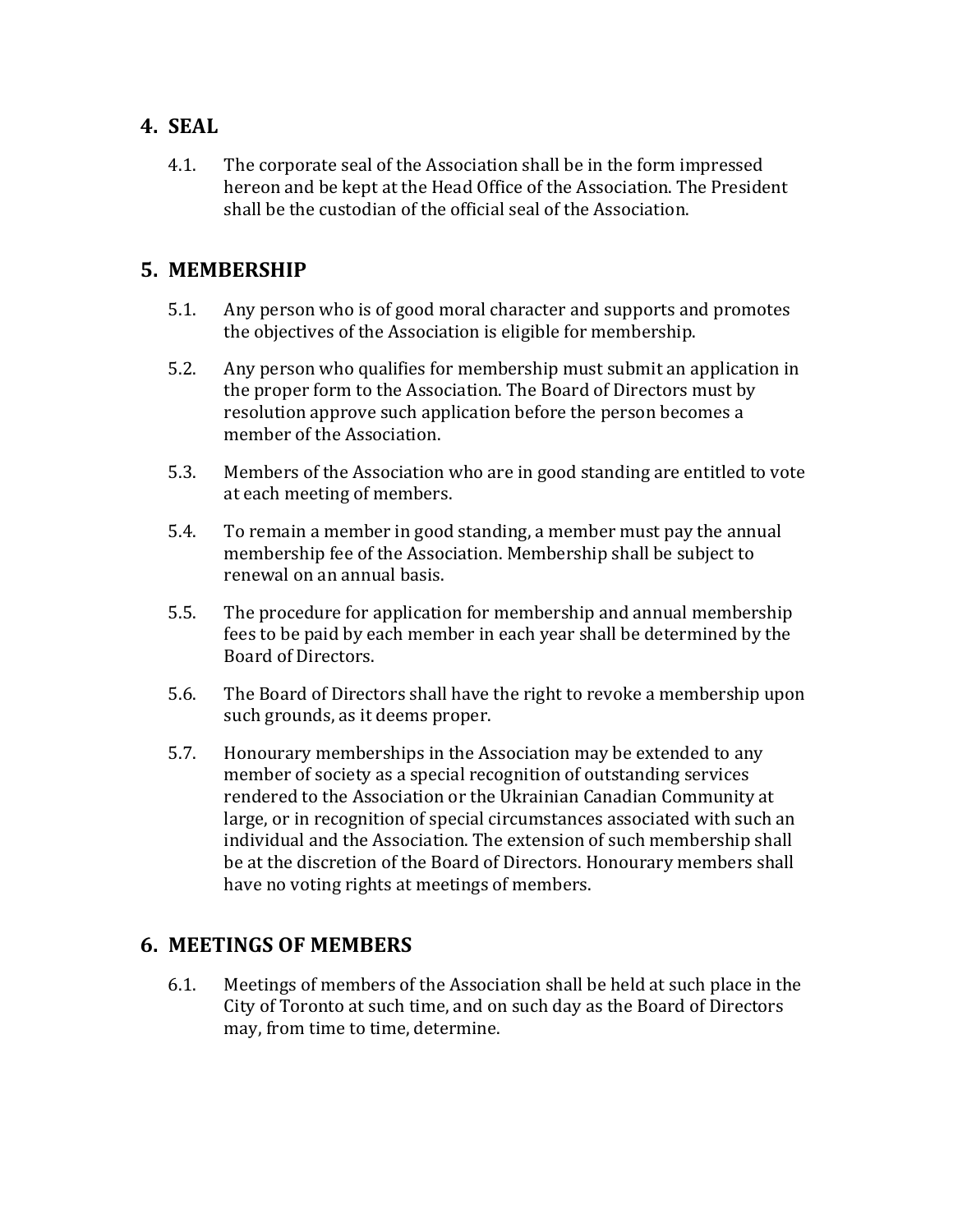- 6.2. The Association shall hold an annual general meeting every year for the presentation of reports by the members of the Board of Directors, for the appointment of auditors and for any other business. The Association shall hold a bi-annual general meeting every two (2) years for the election of the Board of Directors for the following two-year term. Every second year, the annual general meeting is considered a bi-annual general meeting. Each annual general meeting must be held no more than fifteen  $(15)$  months after the previous annual general meeting is held. Each member shall be given at least ten (10) days written or e-mail notice of the time and place of such meeting.
- 6.3. The Board of Directors may call a special general meeting at any time. The Secretary shall provide all members with at least five (5) days written or e-mail notice of the time and place of such meeting. Not less than onetenth of the members of the Association, on written request to the Board of Directors, may cause to be called a special general meeting for any purpose connected with the affairs of the Association. The Secretary shall provide all members with at least ten (10) days written notice of the time and place of such meeting.
- 6.4. The lesser of twenty-five  $(25)$  or one-third  $(1/3)$  of all members in good standing shall constitute a quorum for the transaction of business at the annual general meeting. Fifteen (15) members shall constitute a quorum for the transaction of business at special general meetings.
- 6.5. The President or, in his or her absence, a Vice-President shall preside as chair at every meeting of members.
- 6.6. Unless otherwise stated in the by-laws of the Association, every question at all meetings of members shall be decided by the majority of votes duly cast on the question. In case of an equality of votes, the chair of the meeting shall be entitled to a second or casting vote.

#### **7. BOARD OF DIRECTORS**

- 7.1. The affairs of the Association shall be managed by its Board of Directors, provided that the Board of Directors may appoint from time to time such committees as it deems necessary and prescribe their duties.
- 7.2. There shall be an Executive Committee comprised of the following Officers:
	- (a) President,
	- (b) Immediate Past President or other Past President,
	- (c) Vice-President Operations,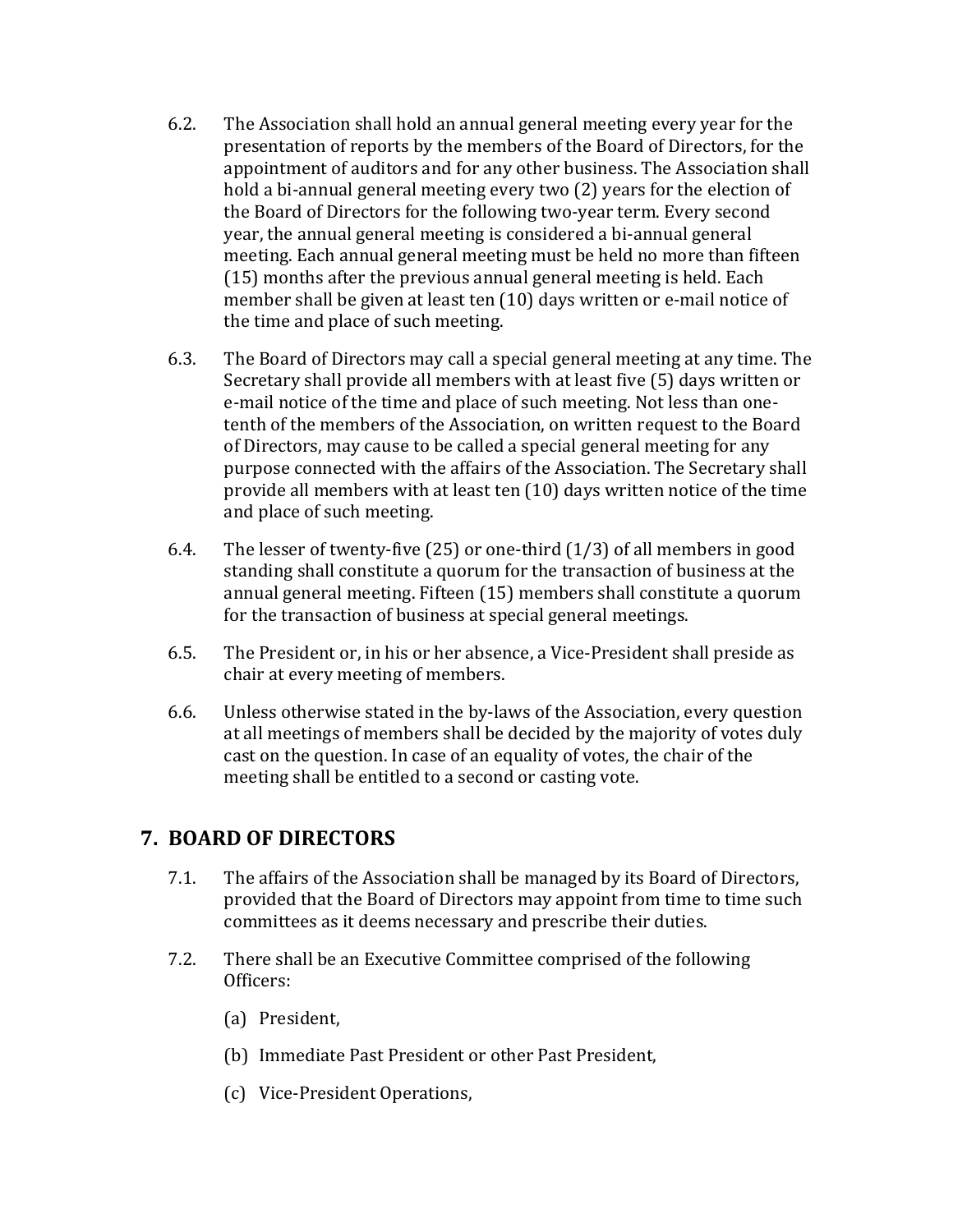- (d) Vice-President Programmes,
- (e) Secretary, and
- (f) Vice-President Finance.
- 7.3. The Executive Committee shall be responsible for the day to day administration of the affairs of the Association and shall report to the Board of Directors at each regularly scheduled meeting of the Board of Directors as to any matters of significance which have been dealt with by the Executive Committee since the previous meeting of the Board of Directors.
- 7.4. A majority of the members of the Executive Committee shall constitute a quorum, and every question shall be decided by a majority of the votes cast.
- 7.5. Every member in good standing, who is eighteen or more years of age, and is not an undischarged bankrupt, shall be eligible to become a Director of the Association.
- 7.6. The Board of Directors shall be composed of sixteen (16) members. Of these sixteen  $(16)$  positions, only fifteen  $(15)$  are elected positions. One position is automatically filled by the Immediate Past President or a Past President. The remainder of the positions shall be elected at the bi-annual general meeting of the Association. The number of Directors may be increased or decreased by a resolution passed by the Board of Directors and confirmed by at least two-thirds of the votes cast at a general meeting of the members of the corporation duly called for that purpose.
- 7.7. Positions on the Board of Directors carry a term of two (2) years. However, if an election of Directors is not held at the proper time, the Directors shall continue in office until their successors are elected No member shall serve more than four  $(4)$  consecutive years in anyone position on the Executive Committee. No member shall serve more than eight (8) consecutive years as a member of the Board of Directors.
- 7.8. Directors shall, at the end of their term in office, turn over to their respective successors or to the succeeding Board of Directors all records and materials being the property of the Association.
- 7.9. As long as there is a quorum of Directors, the Board of Directors shall have the power to fill vacancies occurring in the Board of Directors between annual general meetings of the Association.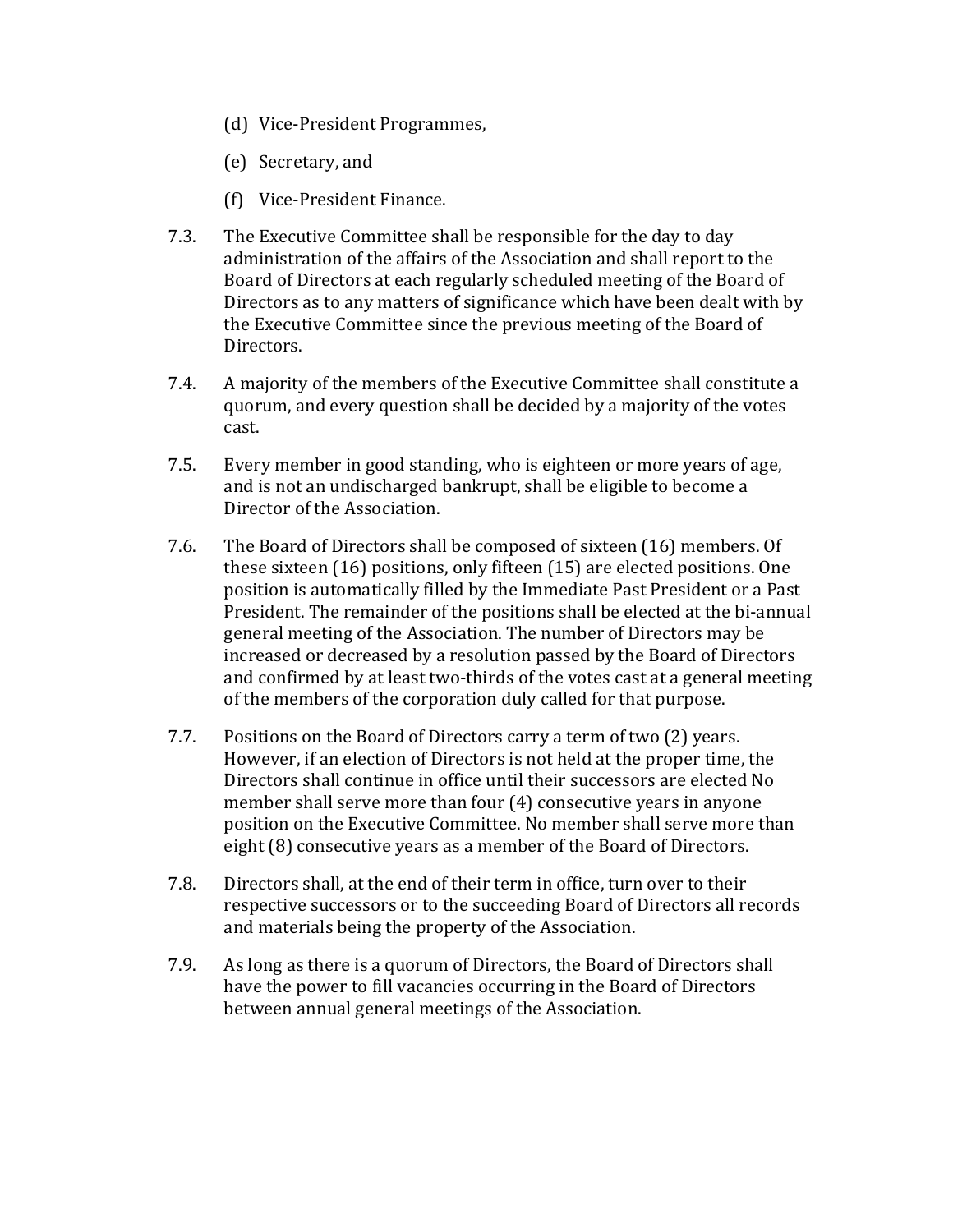- 7.10. The Directors shall serve without remuneration and no Director shall directly or indirectly receive any profit from their position as such; however, a Director may be reimbursed for approved reasonable expenses incurred in the performance of Association duties.
- 7.11. A Directorship on the Board of Directors of the Association shall terminate if:
	- (a) the Director submits a written resignation to the Association;
	- (b) the Director becomes of unsound mind or is found to be a mentally incompetent person;
	- (c) the Director becomes bankrupt;
	- (d) the Director is removed by a resolution passed by at least two-thirds of the votes cast at a general meeting of the Association, of which notice specifying the intention to pass such resolution has been given; or
	- (e) the Director is removed by a resolution passed by a majority of the votes cast at a meeting of the Board of Directors if such Director has been unreasonably absent from regular meetings of the Board of Directors without special leave of absence from the Board of Directors or the President

#### **8. ELECTIONS TO THE BOARD OF DIRECTORS**

- 8.1. The Board of Directors shall appoint a Nominating Committee of five (5) members prior to the bi-annual general meeting of the Association. Two (2) members of the Nominating Committee shall be the President and Past President and the other three (3) shall be any members in good standing. The member of the Nominating Committee who is President shall serve as chair of such committee.
- 8.2. The Nominating Committee shall seek out suitable candidates for the Board of Directors for the ensuing two-year term and shall present its slate of candidates to the bi-annual general meeting. The Nominating Committee shall specify the candidates for each position on the Executive Committee of Officers in the slate of candidates.
- 8.3. Members attending the bi-annual general meeting have the right to nominate other candidates from those members in attendance at the biannual general meeting. Another member in good standing must second each candidate nominated from the floor.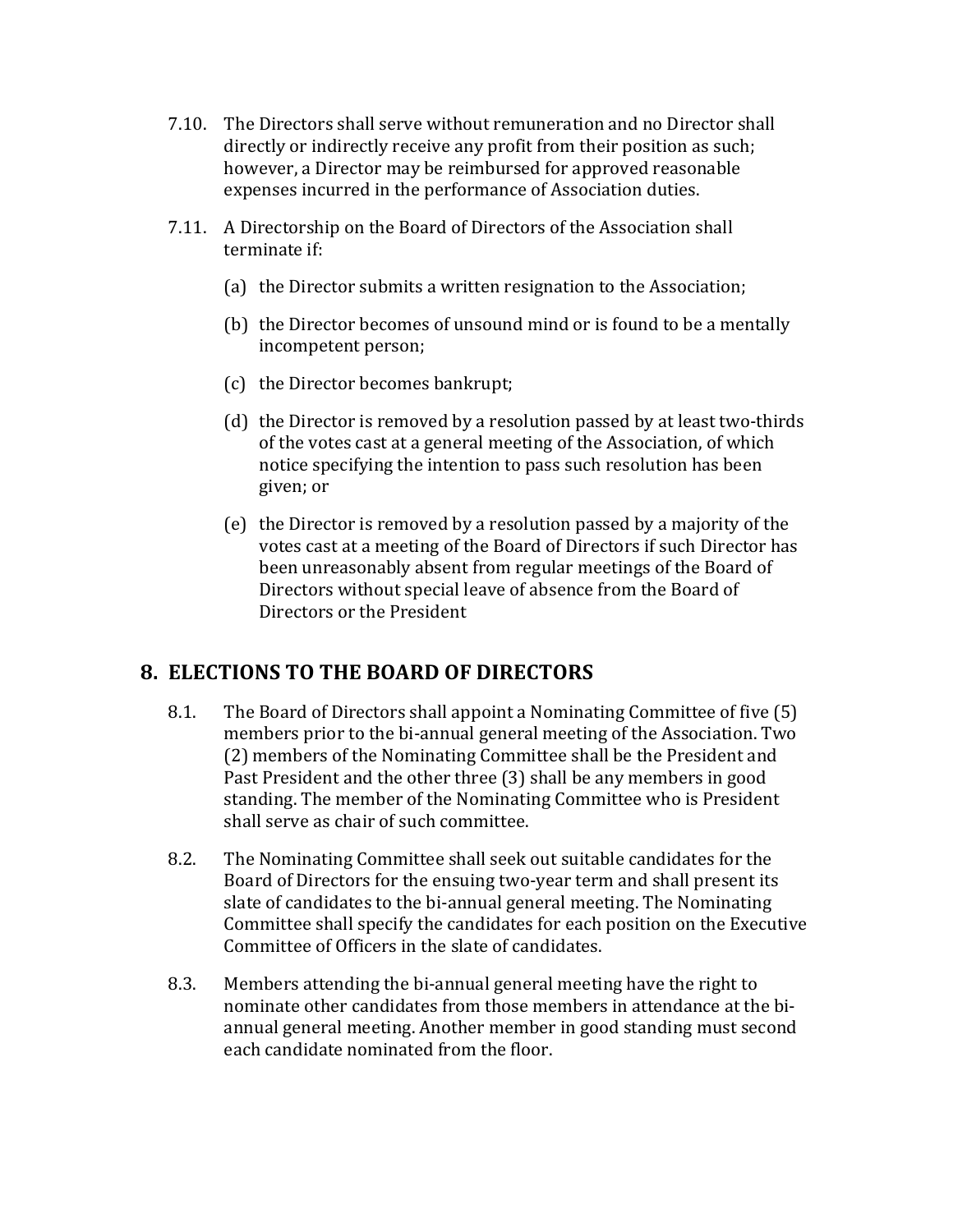- 8.4. At the bi-annual general meeting two (2) scrutineers may be elected to assist with counting votes for the election of the Board of Directors, if required.
- 8.5. The election of the Board of Directors shall be by show of hands unless the bi-annual general meeting otherwise decides. If there are no nominations from the floor, there will be one vote for the entire slate of candidates. If there are nominations from the floor, there will be an individual vote for each candidate to the Board of Directors, and the fifteen (15) candidates with the greatest number of votes shall constitute the new Board of Directors.

### **9. MEETINGS OF THE BOARD OF DIRECTORS**

- 9.1. Meetings of the Board of Directors shall be held from time to time, at such place, at such time, and on such day as the President or one of the Vice-Presidents may determine. The Secretary shall call meetings when directed or authorised by the President or by a Vice-President Any four (4) members of the Board of Directors, on written request to the President, may cause to be called a meeting of the Board of Directors.
- 9.2. Notice of every meeting so called shall be given to each Director not less than forty-eight  $(48)$  hours (excluding any part of a Sunday and a holiday) before the time when the meeting is to be held. No notice of a meeting shall be necessary if all the Directors are present or if those absent have waived notice of or otherwise signified their consent to the holding of such meeting.
- 9.3. The Board of Directors may appoint a day or days in any month or months for regular meetings at a place and hour to be named. A copy of any resolution of the Board of Directors fixing the place and time of regular meetings of the Board of Directors shall be sent to each Director forthwith after being passed, but no other notice shall be required for any such regular meeting.
- 9.4. Each newly elected Board of Directors may, without notice, hold its first meeting immediately following the meeting of members at which such Board of Directors was elected, provided a quorum of Directors is present.
- 9.5. Fifty-percent plus one of the Board of Directors present in person shall constitute a quorum for the transaction of business at a meeting of the Board of Directors.
- 9.6. The President or, in his or her absence, a Vice-President shall preside as chair at every meeting of the Board of Directors.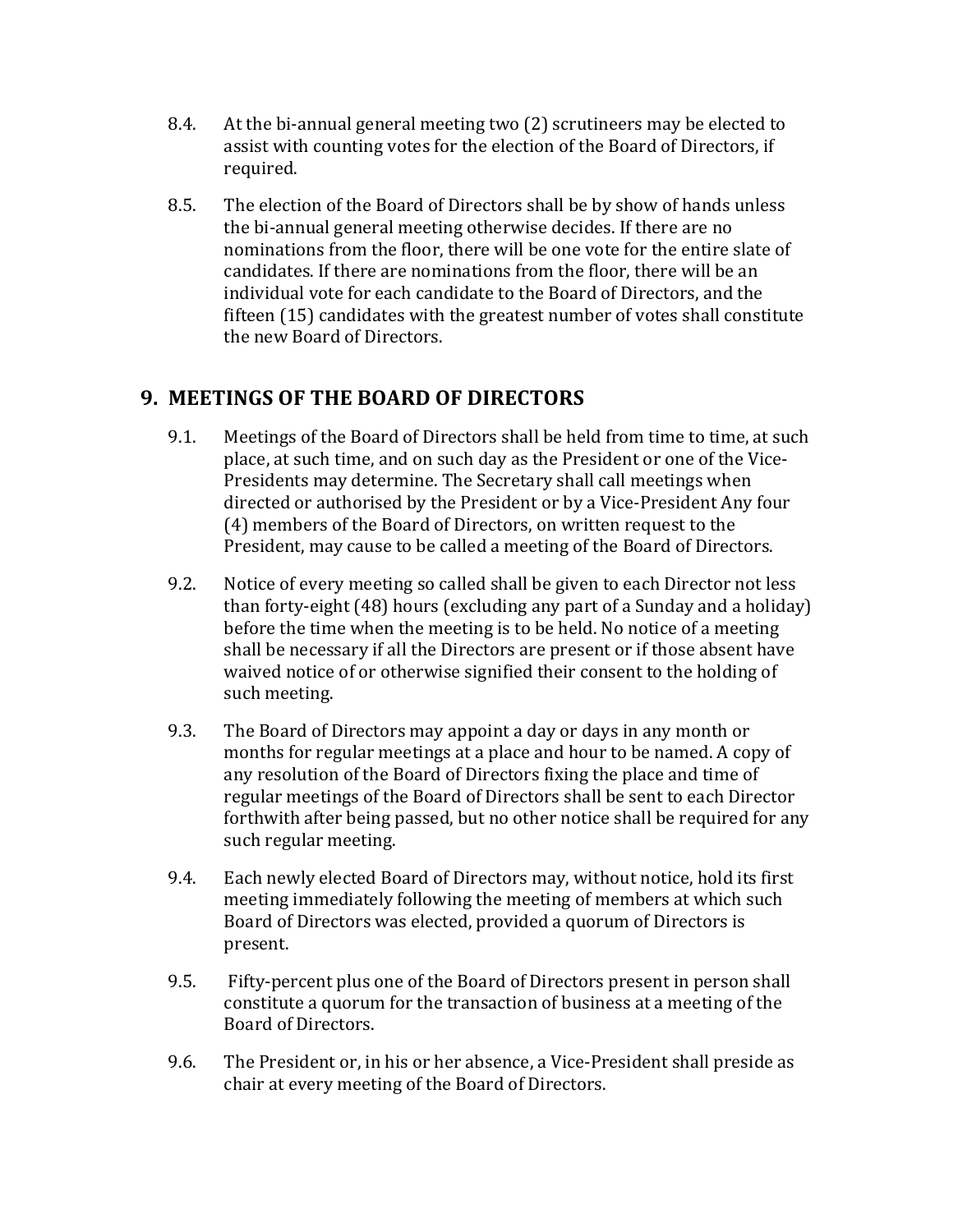9.7. Unless otherwise stated in the by-laws of the Association, every question at all meetings of the Board of Directors shall be decided by a majority of the votes cast on the question. In case of an equality of votes, the chair of the meeting shall be entitled to a second or casting vote.

### **10. OFFICERS**

- 10.1. The President shall, when present, preside as chair at all meetings of the members and of the Board of Directors and shall be charged with the general supervision of the business and affairs of the Association. The President shall be the custodian of the official seal of the Association.
- 10.2. During the absence or inability of the President, his or her duties may be performed and his or her powers may be exercised by the Vice-President, or if there are more than one, by the Vice-Presidents in order of seniority, as determined by the Board of Directors. A Vice-President shall also perform such duties and exercise such powers as the President may from time to time delegate to him or her or the Board of Directors may prescribe.
- 10.3. The Secretary shall give all notices required to be given to members, Directors, auditors and members of committees. The Secretary shall attend all meetings of the Board of Directors and of the members and shall keep accurate minutes of all proceedings at meetings in book $\sim$  kept for that purpose. The Secretary shall maintain a record of the names and addresses of all current and past members of the Association. The Secretary shall be the custodian of all books, papers, records, documents and other instruments belonging to the Association, and shall perform such other duties as may from time to time be prescribed by the Board of Directors.
- 10.4. The Vice-President Finance shall keep full and accurate books of account and accounting records in which shall be recorded all receipts and disbursements and other transactions affecting the financial position of the Association. Under the direction of the Board of Directors, the Vice-President Finance shall control the deposit of money, the safekeeping of securities, and the disbursement of the funds of the Association. The Vice-President Finance shall render to the Board of Directors at meetings thereof, or whenever required, an account of all recent transactions and of the financial position of he Association, and shall perform such other duties as may from time to time be prescribed.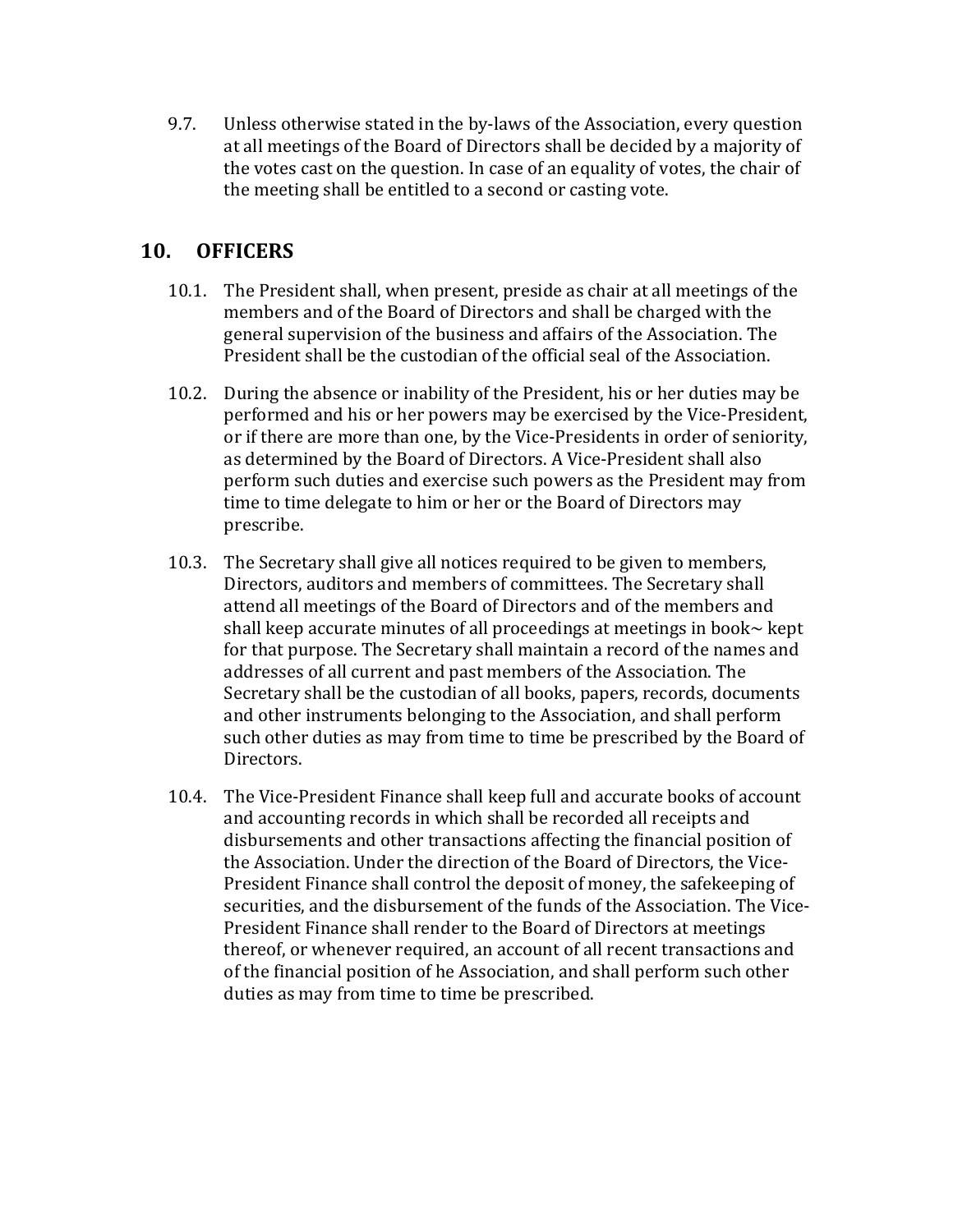- 10.5. The duties of all other Officers of the Association shall be such as the terms of their engagement call for or the Board of Directors requires of them. Any of the powers and duties of an Officer to whom an assistant has been appointed may be exercised and performed by such assistant, unless the Board of Directors otherwise directs.
- 10.6. From time to time the Board of Directors may vary, add to, or limit the powers and duties of any Officer or Officers.
- 10.7. In case any office becomes vacant at any time, the Board of Directors may fill such vacancy.
- 10.8. Each of the Officers of the Association shall continue to hold office until the election of a successor.

### **11. BORROWING POWERS**

- 11.1. The Board of Directors of the Association may from time to time:
	- (a) borrow money upon the credit of the Association in such amounts and upon such terms as may be deemed necessary;
	- (b) issue bonds, debentures, debenture stock or other like liabilities of the Association whether constituting a charge on the property of the Association or not, for such amounts and upon such terms as may be deemed expedient, and pledge or sell the same for such sums and at such prices as the Board of Directors may determine; and
	- (c) charge, mortgage, hypothecate or pledge all or any of the real or personal property of the Association, present or future, including book debts and unpaid calls, rights, powers, franchises and undertaking to secure any such bonds, debentures, debenture stock or other like liabilities or any money borrowed or other deb or any other obligation or liability of the Association.

#### 12. **CONFLICTS OF INTEREST**

12.1. It shall be the duty of every Director of the Association who is in any way, whether directly or indirectly, interested in a contract or proposed contract with the Association to declare such interest at a meeting of the Board of Directors. Such Director shall refrain from voting in respect of the contract or proposed contract if and when prohibited by the laws of Ontario.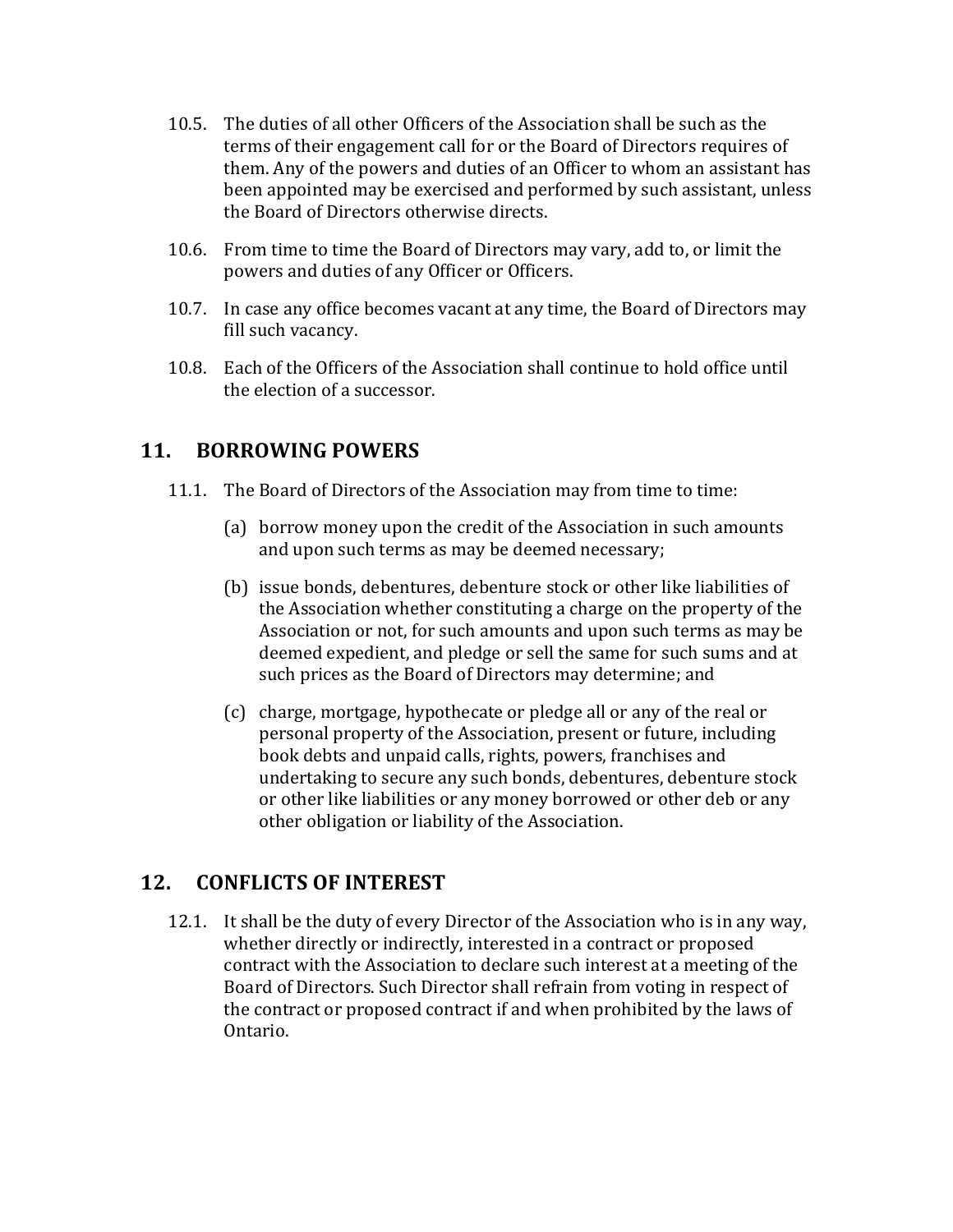- 12.2. The declaration of interest shall be made by giving a general notice at the meeting of the Board of Directors at which the question of entering into the contract is first taken into consideration.
- 12.3. If a Director has made a declaration of interest in a contract or proposed contract and has not voted in respect of the contract the Director is not accountable to the Association or any of its members for any profit realized from the contract, and the contract is not voidable by reason only of the Director holding that office or of the fiduciary relationship hereby established.
- 12.4. A Director is not accountable to the Association or any of its members for any profit realized from such contract and the contract is not voidable by reason only of Director's interest in it if it is confirmed by a majority of the votes cast at a general meeting of the members of the Association duly called for that purpose and if the Director's interest in the contract is declared in the notice calling the meeting.

### 13. LIABILITY A ND INDEMNIFIC ATION

- 13.1. No Director or Officer of the Association shall be liable:
	- (a) for the acts, receipts, neglects or defaults of any other Director or Officer;
	- (b) for any loss or expense happening to the Association through the insufficiency or deficiency of title to any property acquired by order of the Board of Directors for or on behalf of the Association;
	- (c) for the insufficiency or deficiency of any security in or upon which any of the moneys of the Association shall be invested;
	- (d) for any loss or damage arising from the bankruptcy, insolvency or tortious act of any person with whom any of the moneys, securities or effects of the Association shall be deposited;
	- (e) for any loss occasioned by any error of judgement or oversight on their part; or
	- (f) for any other loss, damage or misfortune whatever which shall happen in the execution of the duties of their office or in relation thereto unless the same shall happen through his own dishonesty or fraudulent negligence.
- 13.2. Every Director of the Association and his or her heirs, executors and administrators, and estate and effects, respectively, shall, from time to time and at all times, be indemnified and saved harmless out of the funds of the Association, from and against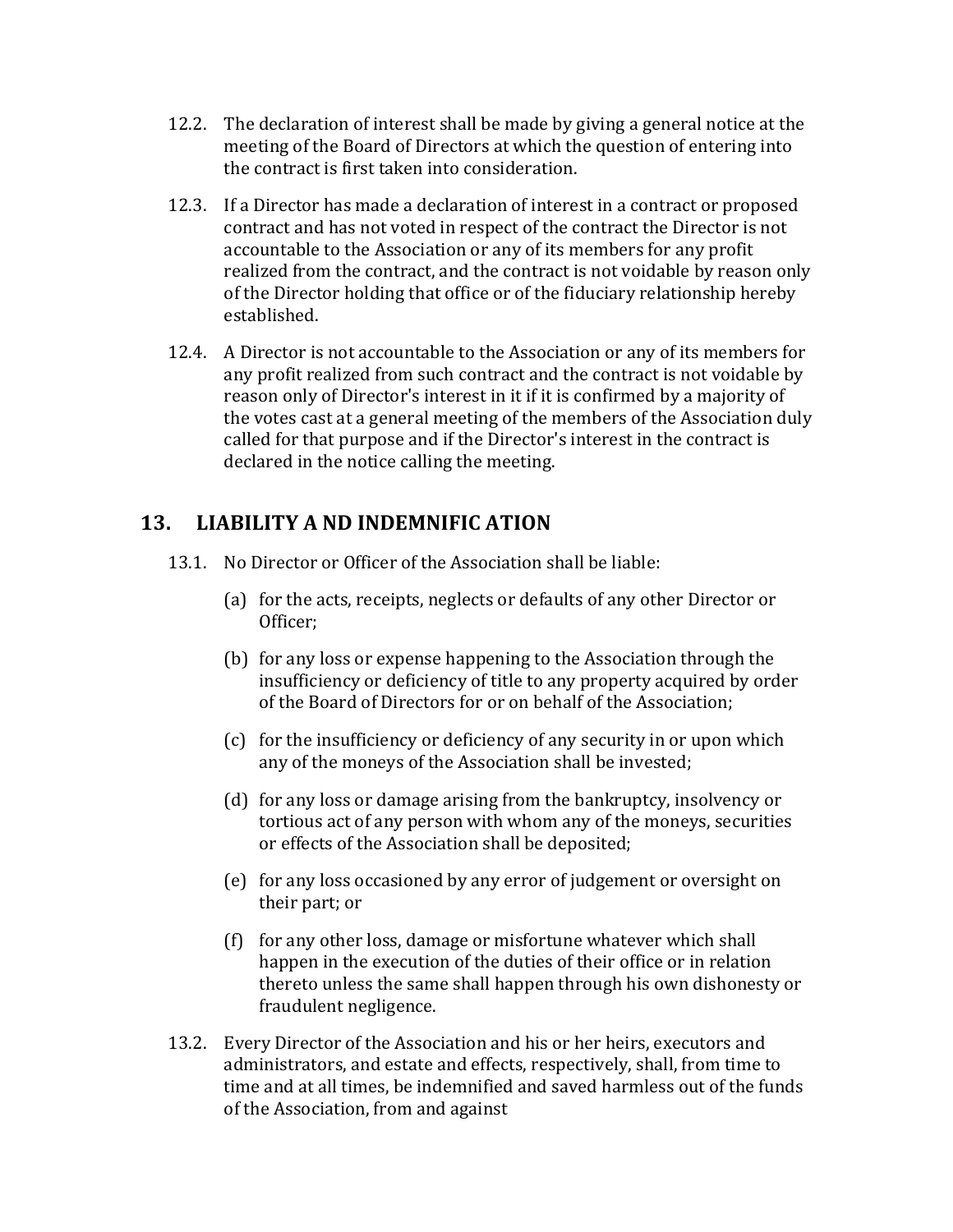- (a) all costs, charges and expenses whatsoever which such Director sustains or incurs in or about any action, suit or proceeding which is brought, commenced or prosecuted against him or her, for or in respect of any act, deed, matter or thing whatsoever, made, done or permitted by him or her, in or about the execution of the duties of his or her office; and
- (b) all other costs, charges and expenses which he or she sustains or incurs in or about or in relation to the affairs thereof, except such costs, charges or expenses as are occasioned by his or her own wilful neglect or default.

#### **14. BANKING AND FINANCE**

- 14.1. Until otherwise decided by the Board of Directors, the financial year of the Association shall end on the 31st day of May in each year.
- 14.2. The Association's financial records shall be audited annually by an independent auditor. Approval of the audited financial statements of the Association shall be the responsibility of those members of the Board of Directors who were officially in office during the financial year to which such audited statements apply and who continued as members of the Board of Directors during the financial year immediately following the audited year in question.
- 14.3. The members of the Association shall appoint auditors at each annual General meeting to hold office until the next annual general meeting and, if an appointment is not so made, the auditor in office shall continue in office until a successor is appointed.
- 14.4. No person shall be appointed auditor who is a Director of the Association or who is a partner, employer or employee of any Director of the Association.
- 14.5. The Board of Directors may fill any casual vacancy in the office of auditor.
- 14.6. The Board of Directors shall be authorized to fix the remuneration of the auditor.
- 14.7. The Board of Directors shall present a summary of the Association's financial activities and position to the membership of the Association on an annual basis no later than  $six(6)$  months following the dose of the financial year to which the summary report applies.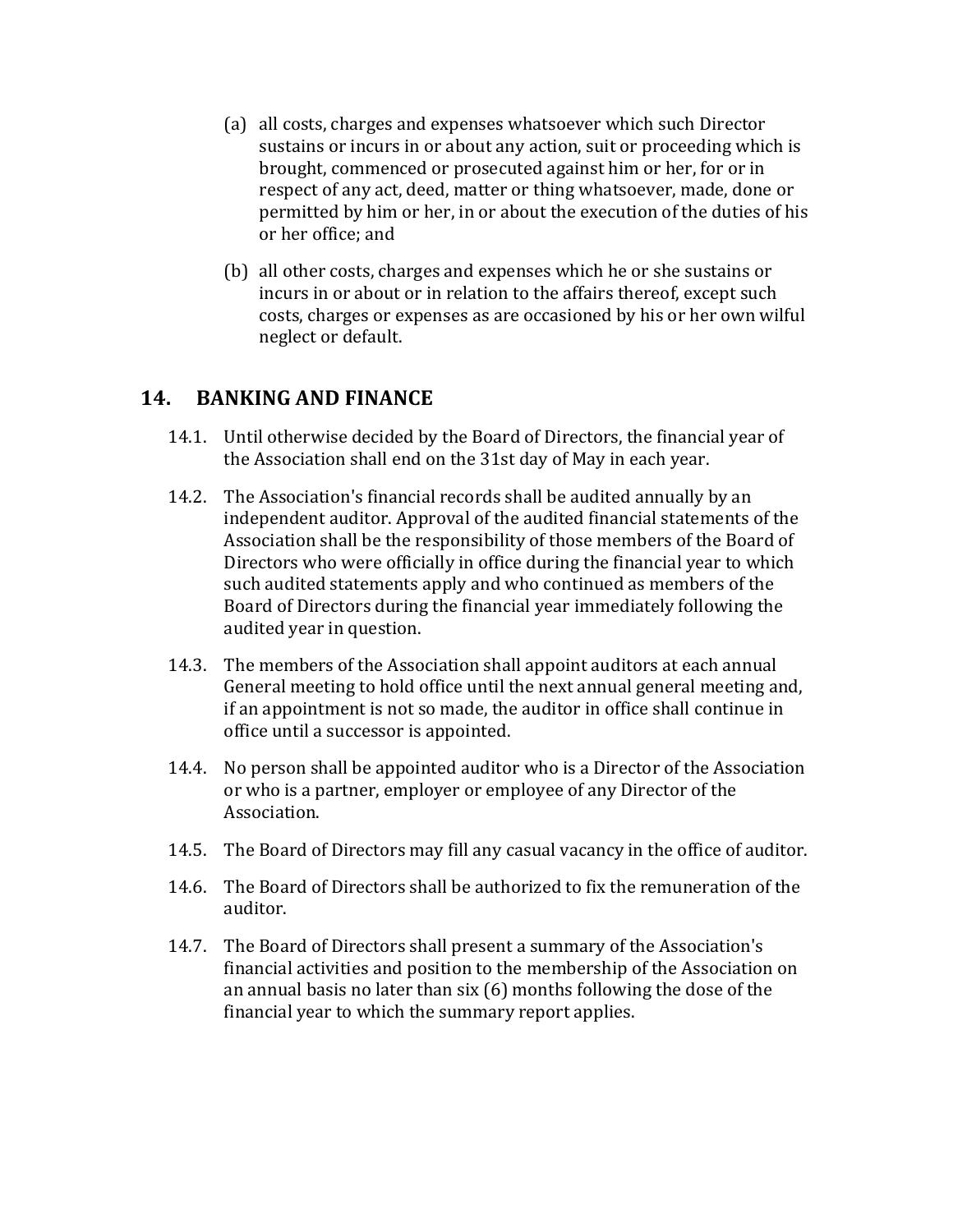- 14.8. The banking business of the Association or any part thereof, shall be transacted with such bank, trust company, credit union or other firm or entity carrying on a banking business, as the Board of Directors may designate, appoint or authorise from time to time by resolution. All such banking business or any part thereof shall be transacted on the Association's behalf by such one or more Officers and/or other persons as the Board of Directors may designate, direct or authorise from time to time by resolution and to the extent therein provided, including, but without restricting the generality of the foregoing, the operation of the Association's accounts, the making, signing, drawing, accepting, endorsing, negotiating, lodging, depositing, or transferring of any cheques, promissory notes, drafts, acceptances, bills of exchange and orders for the payment of money, the giving of receipts for and orders relating to any property of the Association, the execution of any agreement relating to any banking business and defining the rights and powers of the parties thereto, and the authorising of any Officer of such banker to do any act or thing on the Association's behalf to facilitate such banking business.
- 14.9. Deeds, transfers, assignments, contracts and obligations on behalf of the Association shall require two  $(2)$  signatures and may be signed by the President or a Vice-President and by any other member of the Executive Committee.
- 14.10. Notwithstanding any provision to the contrary in the by-laws of the Association, the Board of Directors may at any time and from time to time direct the manner in which, and the person or persons by whom, any particular deed, transfer, contract or obligation of the Association mayor shall be signed.

#### 15. **DISSOLUTION OF THE ASSOCIATION**

- 15.1. The Association may be dissolved by a resolution passed by two-thirds of the votes cast at a special general meeting of members duly called for that purpose. All members must be notified by registered mail no less than fifteen  $(15)$  days prior to the date of such a meeting.
- 15.2. Upon the dissolution of the Association and after payment of all debts and liabilities, the remaining property of the Association shall be distributed or disposed of to charitable organizations or to organizations whose objects are beneficial to the community. Such organizations shall be designated in a resolution passed by at least two-thirds of the votes cast at a meeting of the Board of Directors in office at the time of dissolution.

### **16. BY-LAWS**